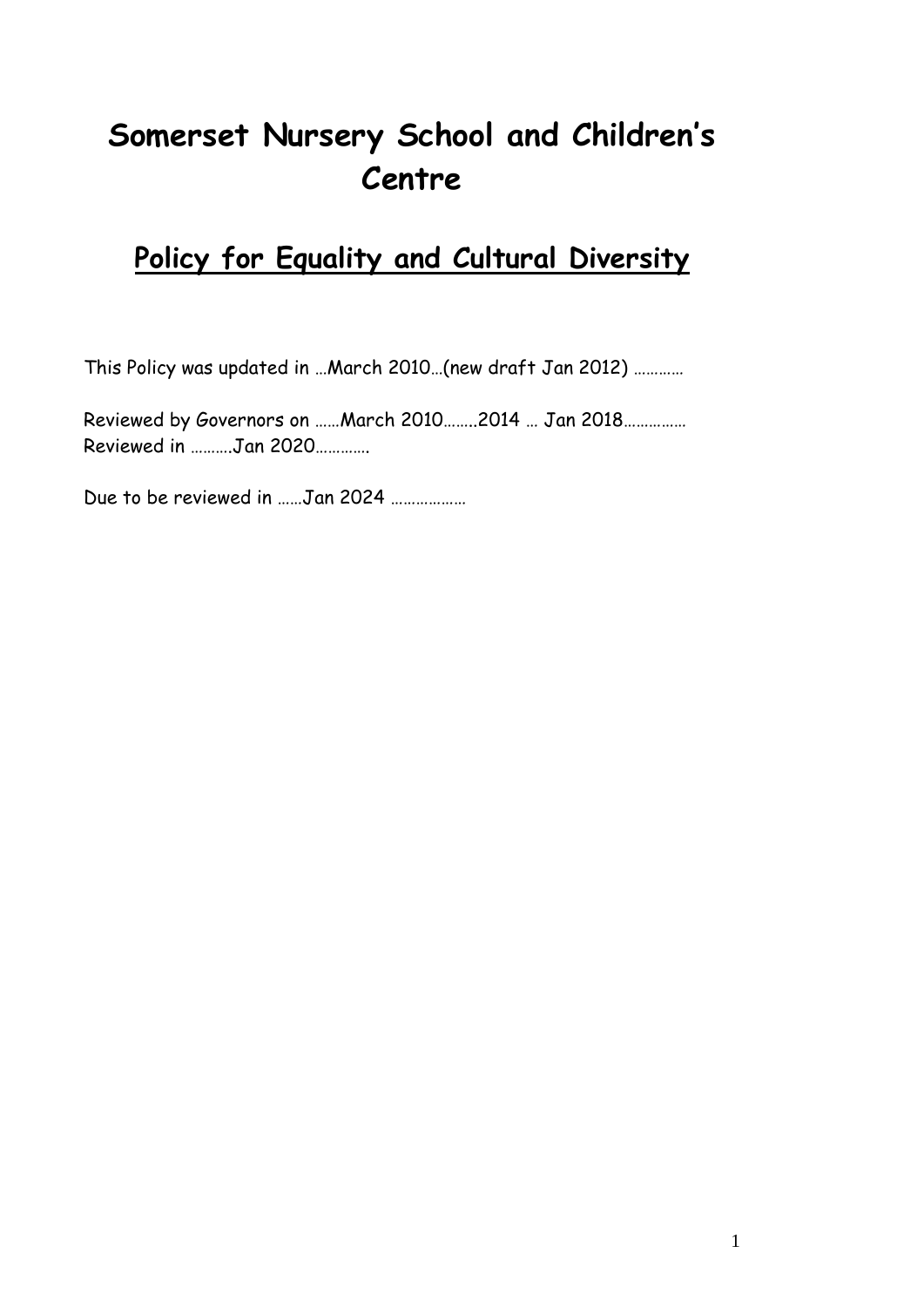#### Legal Requirements and Statutory Guidance

The policy on equality of opportunities should include:

#### **Equality of opportunities**

All providers must have and implement an effective policy about ensuring equality of opportunities and for supporting children with learning difficulties and disabilities.

All providers in receipt of Government funding must have regard to the *SEN Code of Practice*.

- information about how the individual needs of all children will be met;
- information about how all children, including those who are disabled or have special educational needs, will be included, valued and supported, and how reasonable adjustments will be made for them;
- a commitment to working with parents and other agencies;
- information about how the *SEN Code of Practice* is put into practice in the provision (where appropriate);
- the name of the Special Educational Needs Coordinator (in group provision);
- arrangements for reviewing, monitoring and evaluating the effectiveness of inclusive practices;
- information about how the provision will promote and value diversity and differences;
- information about how inappropriate attitudes and practices will be challenged;
- information about how the provision will encourage children to value and respect others.

From the Statutory Framework for the Early Years Foundation Stage (dcsf 2008)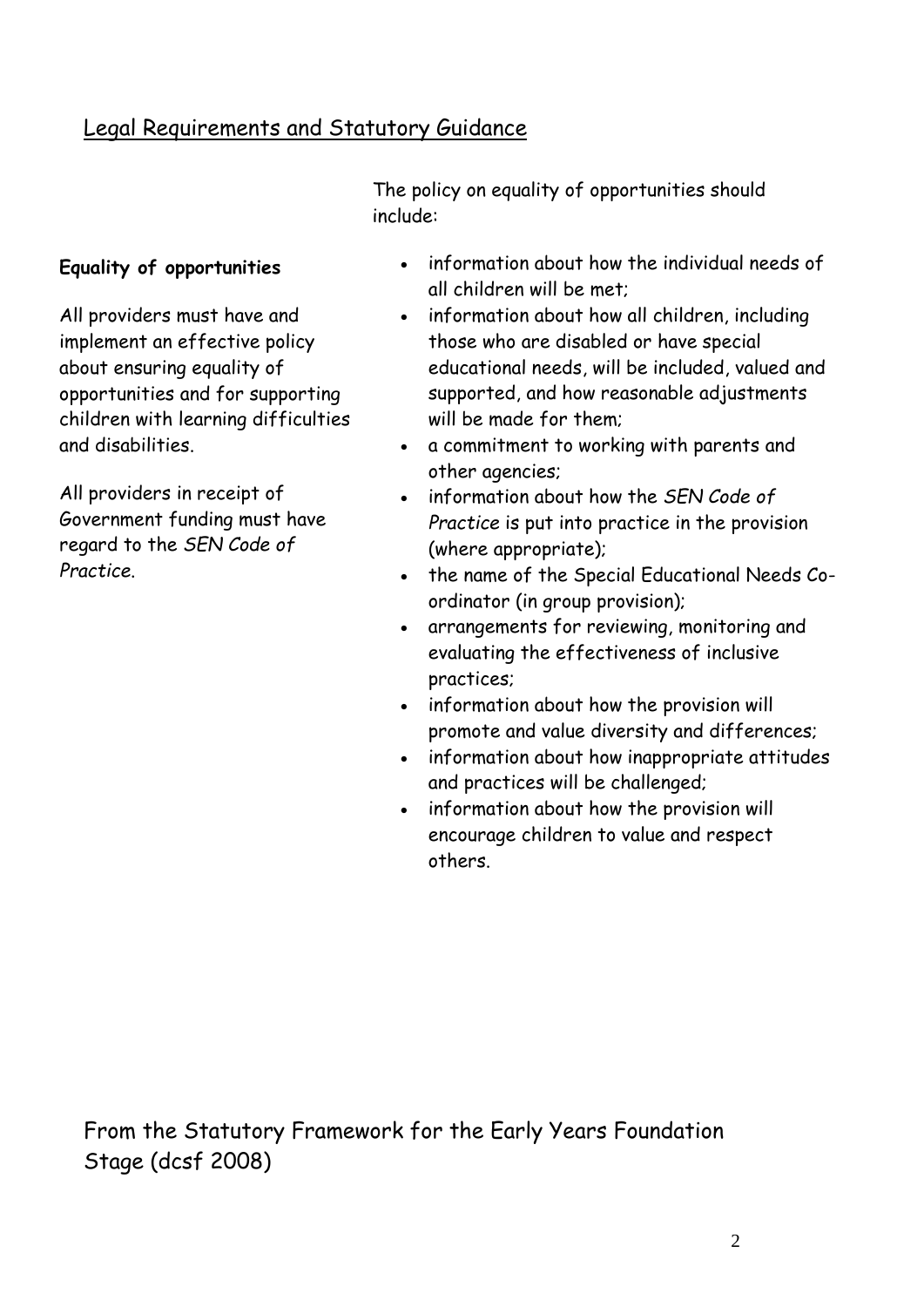#### **Organisation:**

Providers must plan and organise their systems to ensure that every child receives an enjoyable and challenging learning and development experience that is tailored to meet their individual needs.

Providers must have effective systems to ensure that the individual needs of all children are met.

Each child must be assigned a key person.

Providers must promote equality of opportunity and anti-discriminatory practice and must ensure that every child is included and not disadvantaged because of ethnicity, culture or religion, home language, family background, learning difficulties or disabilities, gender or ability.

Providers must ensure that there is a balance of adult-led and freely-chosen or childinitiated activities, delivered through indoor and outdoor play.

Providers must undertake sensitive observational assessment in order to plan to meet young children's individual needs.

Providers must plan and provide experiences which are appropriate to each child's stage of development (and take into account any needs) as they progress towards the early learning goals.

#### Statutory guidance to which providers must have regard

The key person should help the baby or child to become familiar with the provision and to feel confident and safe within it, developing a genuine bond with the child (and the child's parents) and offering a settled, close relationship.

The key person should meet the needs of each child in their care and respond sensitively to their feelings, ideas and behaviour, talking to parents to make sure that the child is being cared for appropriately for each family.

Practitioners should value linguistic diversity and provide opportunities for children to develop and use their home language in their play and learning. This is part of the respect for each child's cultural background that is central in all early years provision. Alongside support in the home language, practitioners should provide a range of meaningful contexts in which children have opportunities to develop English. As they move into the Key Stage 1 curriculum, English will be crucial as the language they use to access learning.

Providers must maintain records, policies and procedures required for the safe and efficient management of the settings and to meet the needs of the children.

(From EYFS Statutory Framework)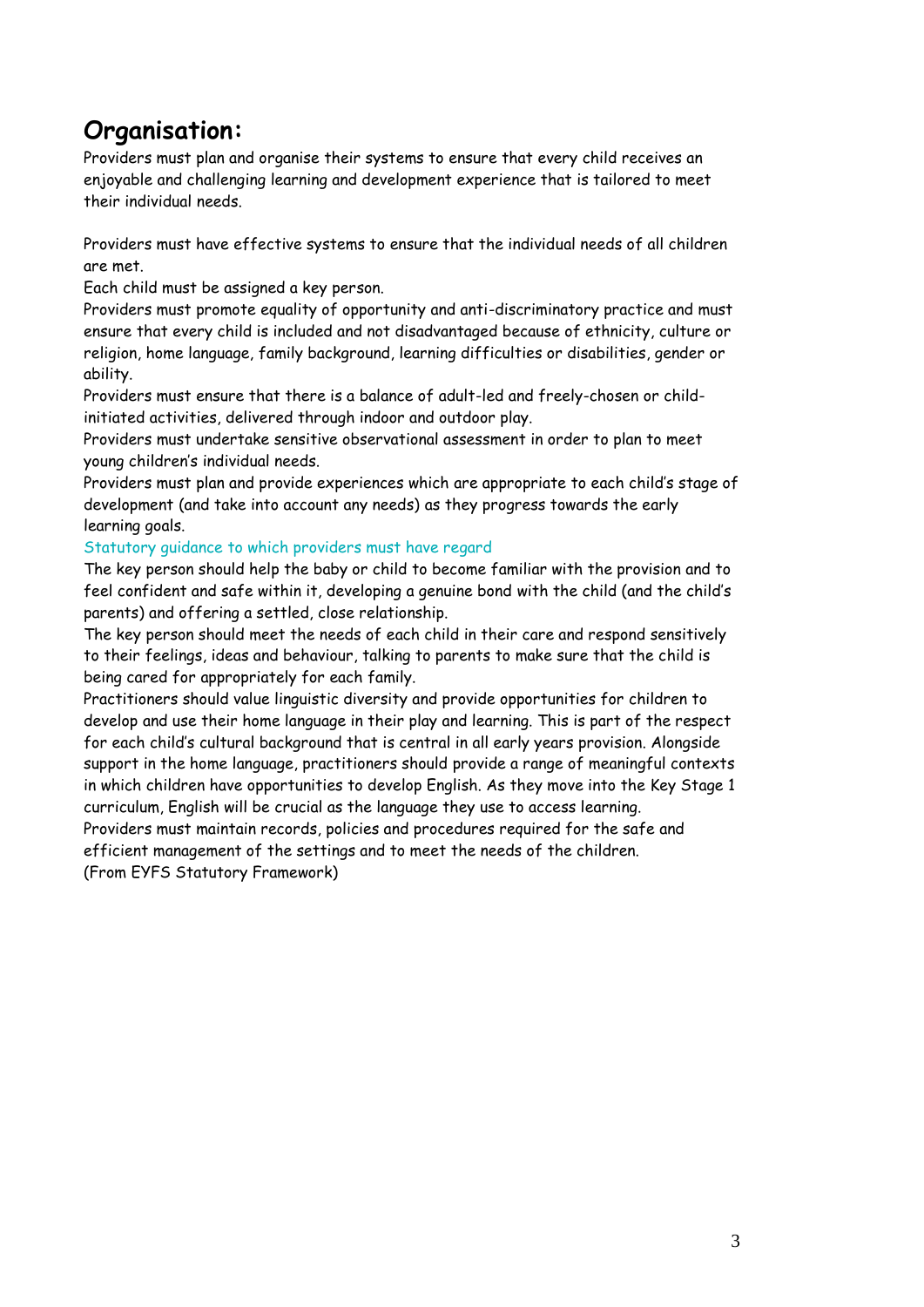#### **Legislation**

**The Equality Act 2010** This Act brings the variety of legislation about antidiscrimination under one act, and extends the circumstances in which a person is protected against discrimination, harassment or victimisation because of a "**protected characteristic".** 

Protected characteristics are: age; disability; gender reassignment; marriage and civil partnership; race; religion or belief; sex; sexual orientation, pregnancy or maternity.

The Act defines four kinds of unlawful behaviour: direct discrimination; indirect discrimination; harassment and victimisation.

Under the new Act we have a **general duty** to show due regard to the need to**:**

a) eliminate discrimination, harassment, victimisation and any other conduct prohibited by the Act

 b) advance equality of opportunity between persons who share a protected characteristic and persons who do not share it

c) foster good relations between persons who share a relevant protected characteristic and persons who do not share it.

In addition we have 2 **specific duties**

a) to publish equality information which shows our compliance with the duty (annually).

b) to prepare and publish one or more specific equality objectives (every 4 years).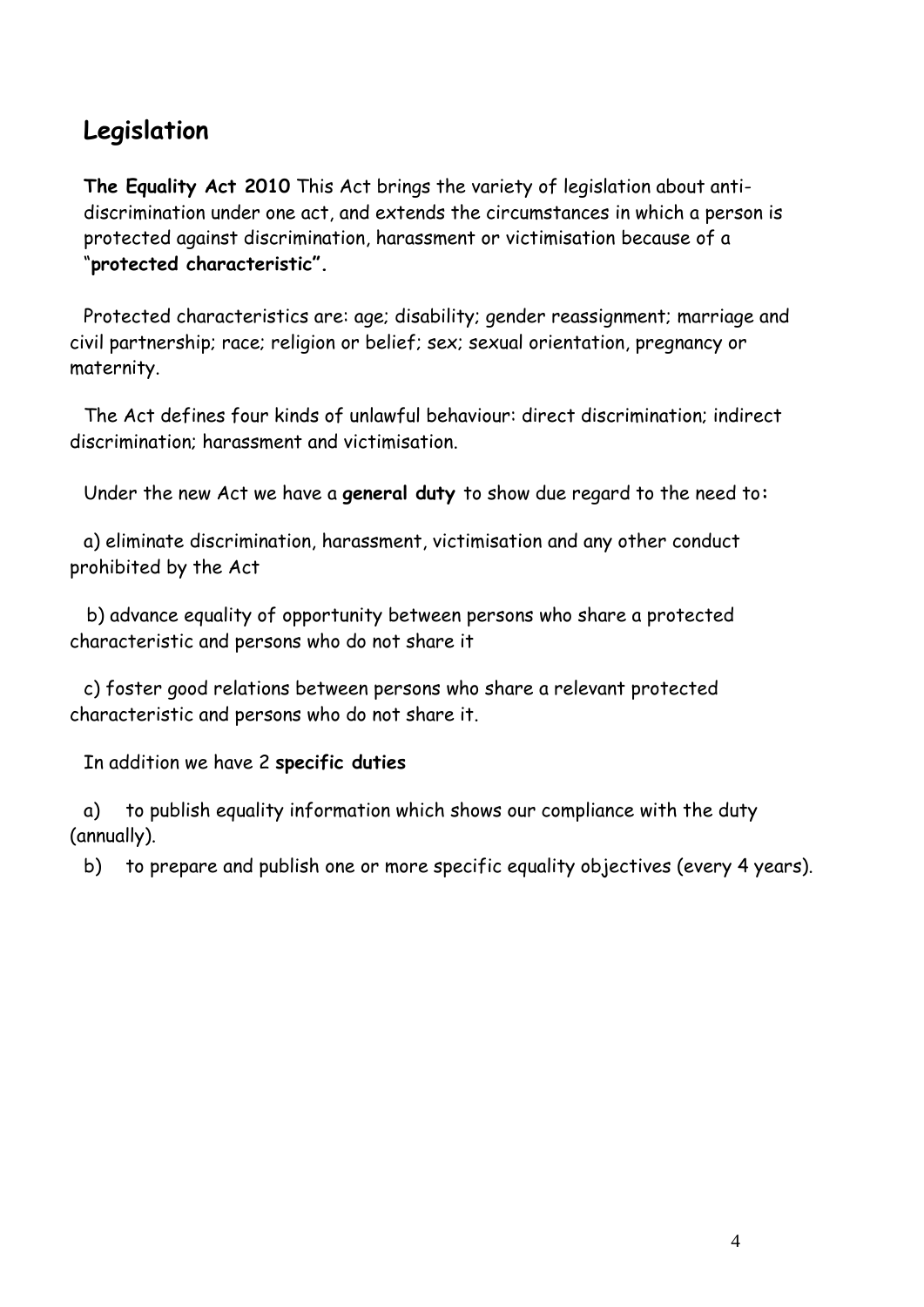# **Equality and Cultural Diversity Policy**

At Somerset we are fortunate in being at the heart of a multi-racial community. Children who come here come from a very wide variety of cultural, ethnic and socio-economic backgrounds. We view this diversity as an asset and a resource, and celebrate it in every aspect of our work. We are committed to creating a culture of inclusion and to constantly raising our awareness of issues of equality and to challenging attitudes which exclude children or their families, or members of staff, from our community. We aim to ensure that everyone is treated fairly and respectfully and we want to make sure that our school is a safe and secure place for everyone. We recognise that people have different needs and we understand that treating people equally does not always involve treating them the same. This commitment must permeate all our policies, our choice of resources, our recruitment of staff and the organisation of our building. We are aware that the range of factors leading to discrimination is wide, and includes race, faith, gender, sexual orientation, economic well-being and disability.

At our School we aim to provide, for all children, equal access to the Early Years Foundation Stage curriculum.

We aim to achieve an atmosphere of welcome, appreciation for individuality, and sensitivity to individual need. We aim to ensure our policy and practice for all children from 0 – 5 optimises their life chances and aim to make sure that no-one experiences less favourable treatment or discrimination because of:

- Their age
- A disability
- Their ethnicity, colour or national origin
- Their gender
- Their gender identity (they have reassigned or plan to reassign their gender)
- Their marital or civil partnership status
- Their being pregnant or having recently had a baby
- Their religion or belief
- Their sexual identity and orientation.

We recognise that some pupils need extra support to help them to achieve and be successful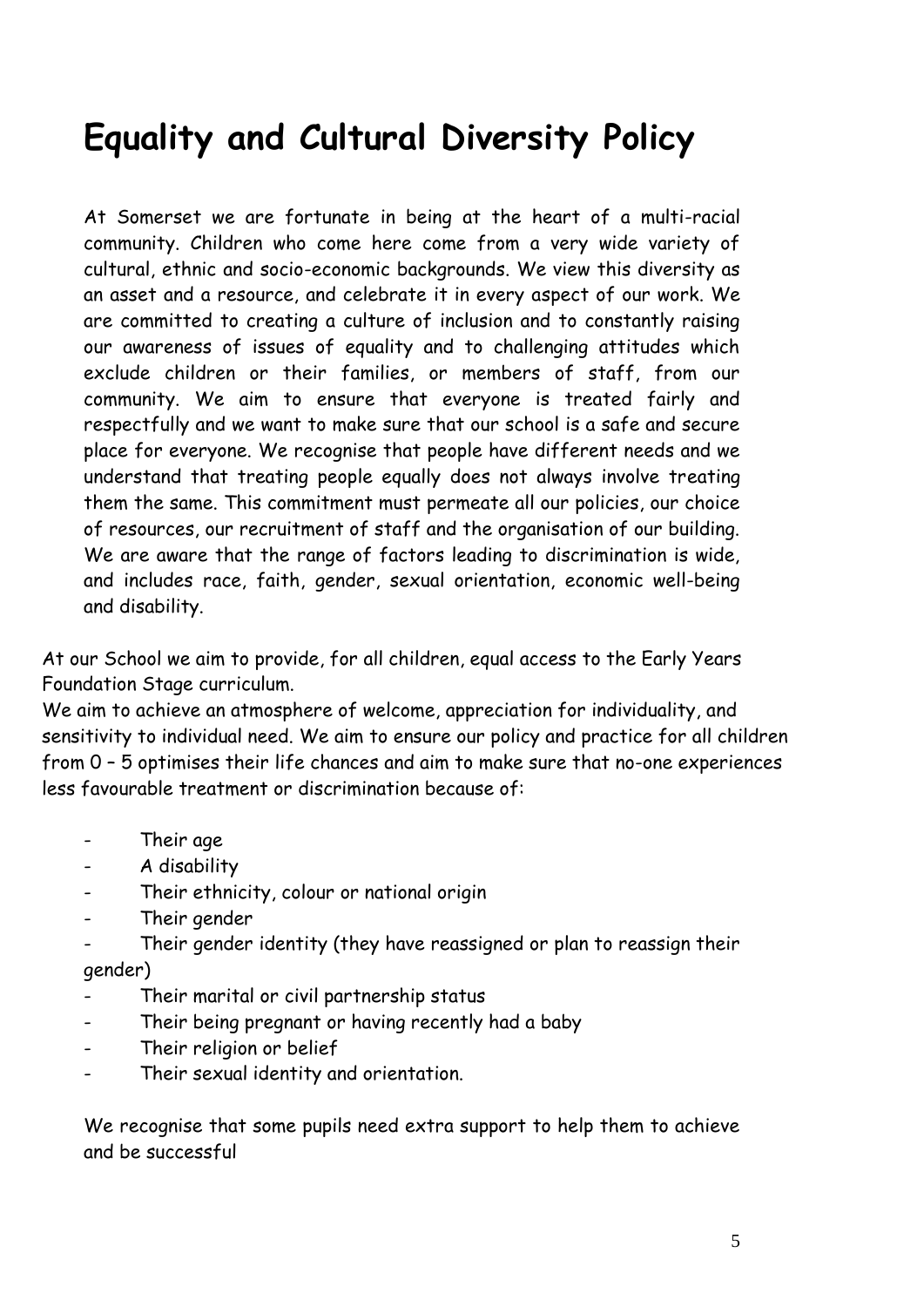We welcome our duties:

To promote community cohesion (under the Education and Inspections Act 2006)

To eliminate discrimination, advance equality of opportunity and foster good relations (under the Equality Act 2010)

We will do this through our fully inclusive provision for children with SEND and due diligence to the following:

#### **Curriculum**

 We will provide all children who attend the school equal opportunity to participate in all activities irrespective of ethnicity, culture, belief or religion, home language, family background, special education needs, physical disability, gender or ability.

 We will ensure curriculum planning and provision caters for the individual needs of all children, and aim for all children to achieve to their full potential.

 Assessed, acceptable risk is available to each child to ensure both safety and fulfilment.

 We provide a child centred curriculum and ensure opportunities for children to learn about people in the wider community.

 We systematically keep records of the assessment, planning, provision and review for children with special educational needs.

- We will monitor and review our practice and provision and, where necessary, make adjustments.
- We will provide an environment where all children are valued and respected as individuals, and will ensure that their potential is identified, valued and nurtured.
- We will provide children with opportunities to explore, realise, value similarities and celebrate differences.
- The SEND Code of Practice 2014 makes it clear that teachers are responsible for the progress and development of all the pupils in their class – and that high quality teaching, differentiated for individual pupils, is the first step in responding to pupil needs.

## **Gifted and Talented Children**

Through our policy of continuous observation, assessment and review, children may be identified as having special ability. Our aim for these children will be to foster particular talent within our mainstream curriculum, maintaining our emphasis on play and exploration, in collaboration with the child's peers. We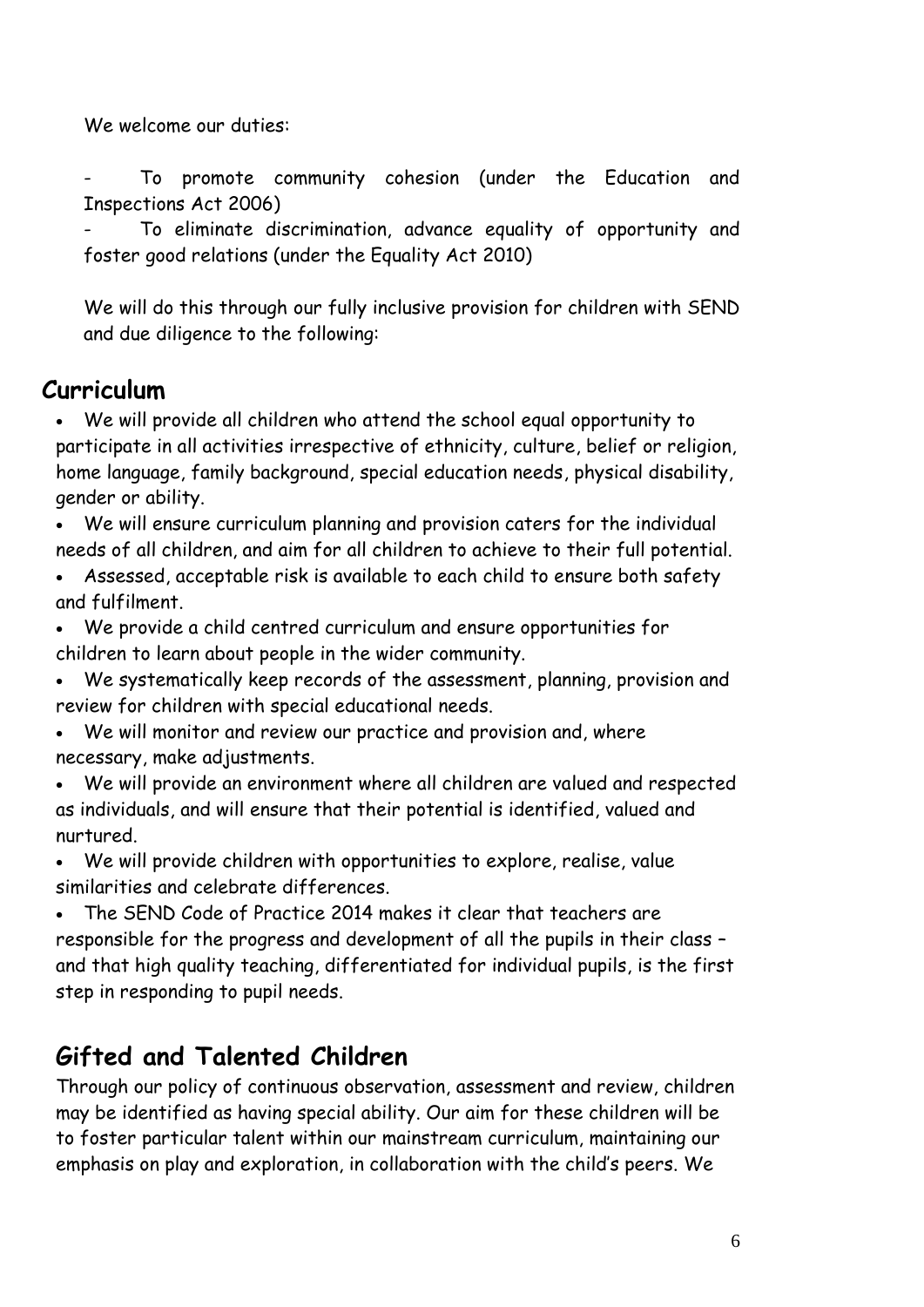will support children capable of excelling in a particular area of learning through the provision of specially chosen resources, enriching extension work, and support from specialists where appropriate (e.g. visiting musicians, writers, athletes, artists, or visits to places of particular interest).

A child identified as being Gifted or Talented will have an Individual Learning Plan, prepared by the key worker. All members of staff will be involved in planning and will contribute to the provision. Professional development will be provided for staff if needed.

As with all children, we aim to regularly discuss children's particular needs and development with parents and carers; we will look for information about resources available beyond the Centre, to support families.

#### **Physical Environment**

 We will support and facilitate access to all areas, equipment and activities inside and outside for all.

 We will make reasonable adjustments to ensure as far as possible that our physical environment is suitable for all children and adults with disabilities.

In order to meet these objectives, we prepare an accessibility plan which enables us to meet the needs of disabled children or adults when necessary.

# **Families**

 We will work in partnership with parents and carers and other agencies in meeting individual children's needs.

 We will ensure that all parents and carers have opportunities to contribute their own skills, knowledge and an interest in their children's learning.

 We aim to create an inclusive culture for all centre users and to support families in challenging inequality and discrimination.

 We aim to respect the fact that diversity exists within groups as much as between them, recognising that individuals make their own choices about which aspects of their culture they will adhere to.

 We will support parents and carers in accessing information, services, education and training.

 All families are encouraged to take part in our programme of outings and activities, and these are planned with the needs and interests of their children in mind.

 We aim to maintain a culture of openness regarding the rights of children and families, and to provide information about their rights under the Equality Act.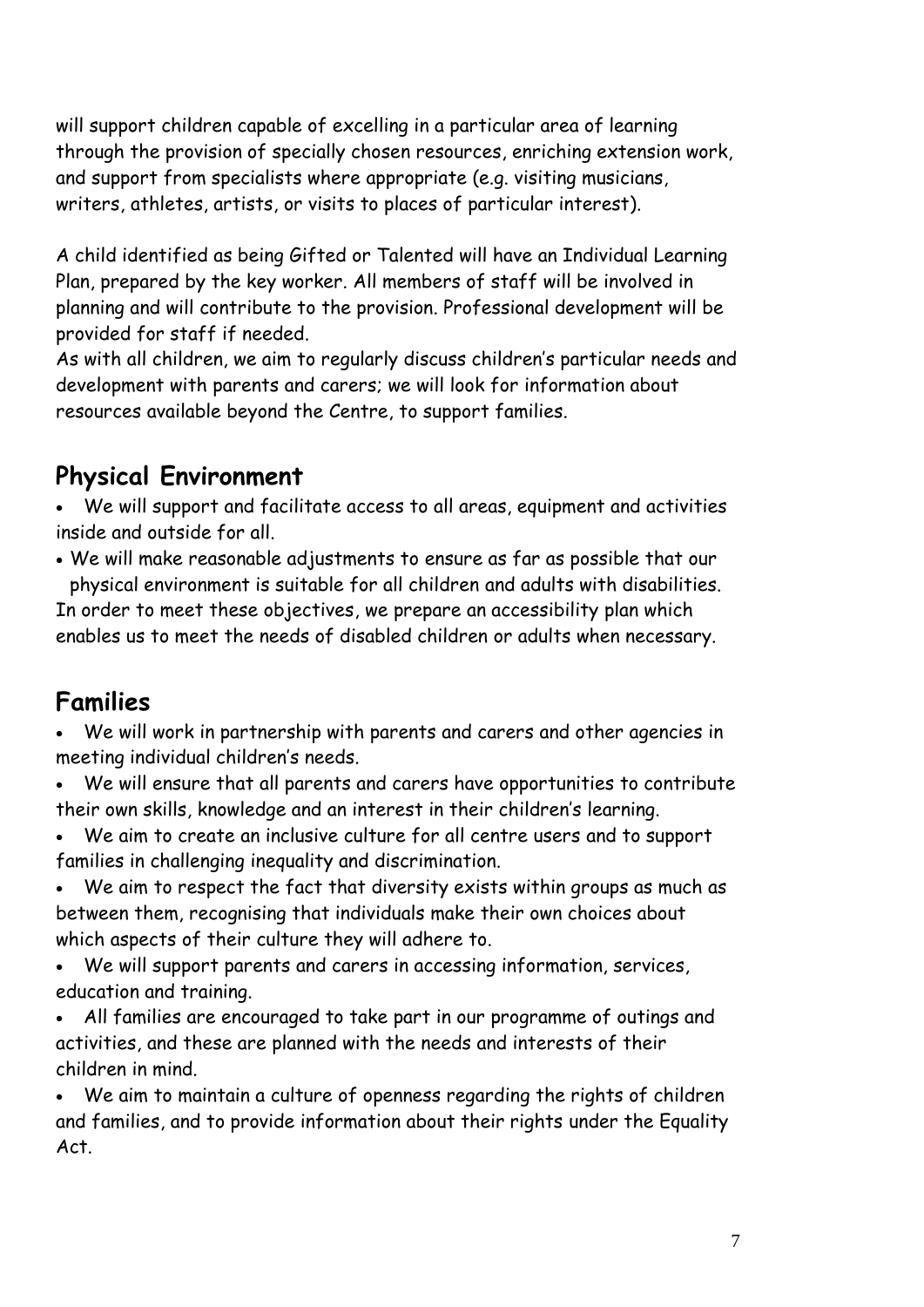# **Staff**

 We will ensure that staff are aware of their rights and responsibilities under the Equality Act

 We will ensure that staff and volunteers receive equality awareness training and receive support to reflect on their practice, through supervision, staff meetings or other means.

 We will work to ensure that staff and volunteers are equipped with skills to challenge inequality and discrimination.

We will ensure that staff are kept up to date with changes in legislation.

 We will not tolerate any harassment, victimisation or discrimination and will aim for a culture of openness where issues can be discussed openly and frankly. We encourage staff to let the management know if they feel that they are affected.

Staff will be supported in cases of 3<sup>rd</sup> party harassment.

## **Language**

 We consider bilingual/multilingual children and adults an asset. They will be valued and their languages recognised and respected in the nursery and children's centre.

 We will have different languages written and displayed in the nursery and children's centre and encourage parents to contribute to this.

 We will support children's learning of English as an additional language so that they can access all of the curriculum, and make sure that they are able to take an active part in the activities we offer.

## **Discriminatory Behaviour and Remarks**

 We will not tolerate any discriminatory behaviour and remarks. They are unacceptable and will be discouraged by all members of staff.

 Children will be supported to recognise the impact on others of their behaviour and supported to communicate appropriately.

 Discriminatory or offensive behaviour from adults will be challenged: a clear explanation of our policy will be given, and our aim will be for the adult to acknowledge that their behaviour is inappropriate and to change their attitude. However continued offensive behaviour will result in exclusion from the premises and referral to Children's Specialist Services. We ensure that the content of this policy is known to all staff and governors, and display a statement of policy for all parents, carers and visitors to see.

 We will sensitively address the issues if any child is consistently being excluded from other children's play.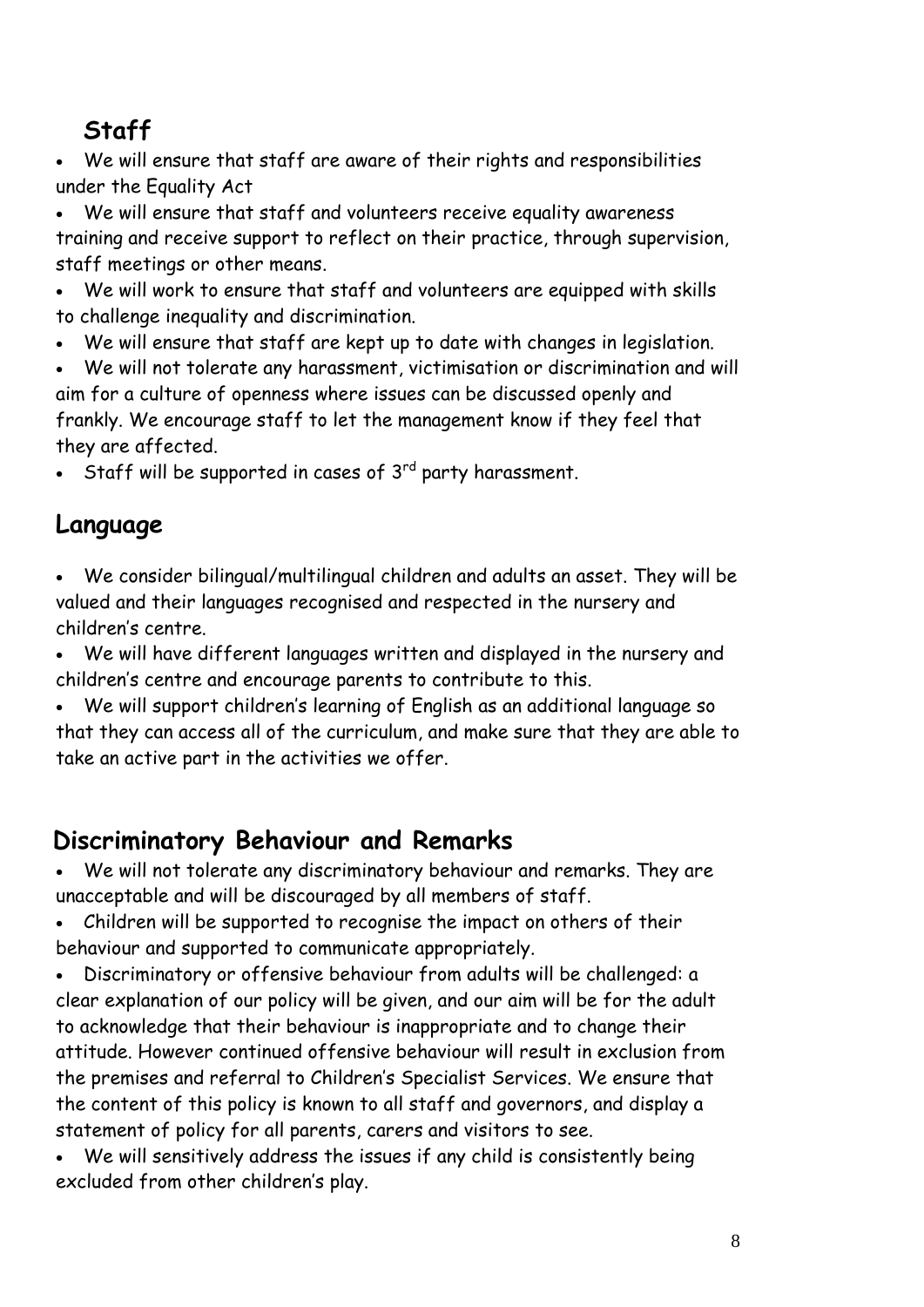#### **Resources**

 We will provide toys and equipment that are chosen with the differing needs of the children in mind.

 We will provide books which are chosen to meet all the children's ages and abilities and to reflect the many differing lifestyles in society.

We will ensure that the environment that we provide, including displays, reflects positive images of different cultures, races and the world around us.

# **Beliefs and Faiths**

 We are respectful of different beliefs, faiths and festivals which we celebrate through stories, dance/theatre and visits to places linked with current themes.

 We try to ensure that our knowledge of different cultural and religious observance is accurate and that the views of our community are respected.

The Wandsworth Guidance for Primary Schools with Muslim Pupils gives guidance on matters of Muslim practice.

## **Employment**

We will not discriminate against any potential or existing employee in respect of:

- **P** recruitment
- benefits facilities and services offered
- training opportunities, promotion or dismissal

Any health-related questions including requests for past sickness records, will be targeted, necessary and relevant to the job applied for.

#### **Our Specific Duties**

- We will collate information which will show us how we are complying with the Equality Duty
- We will prepare one or more specific and measurable equality objective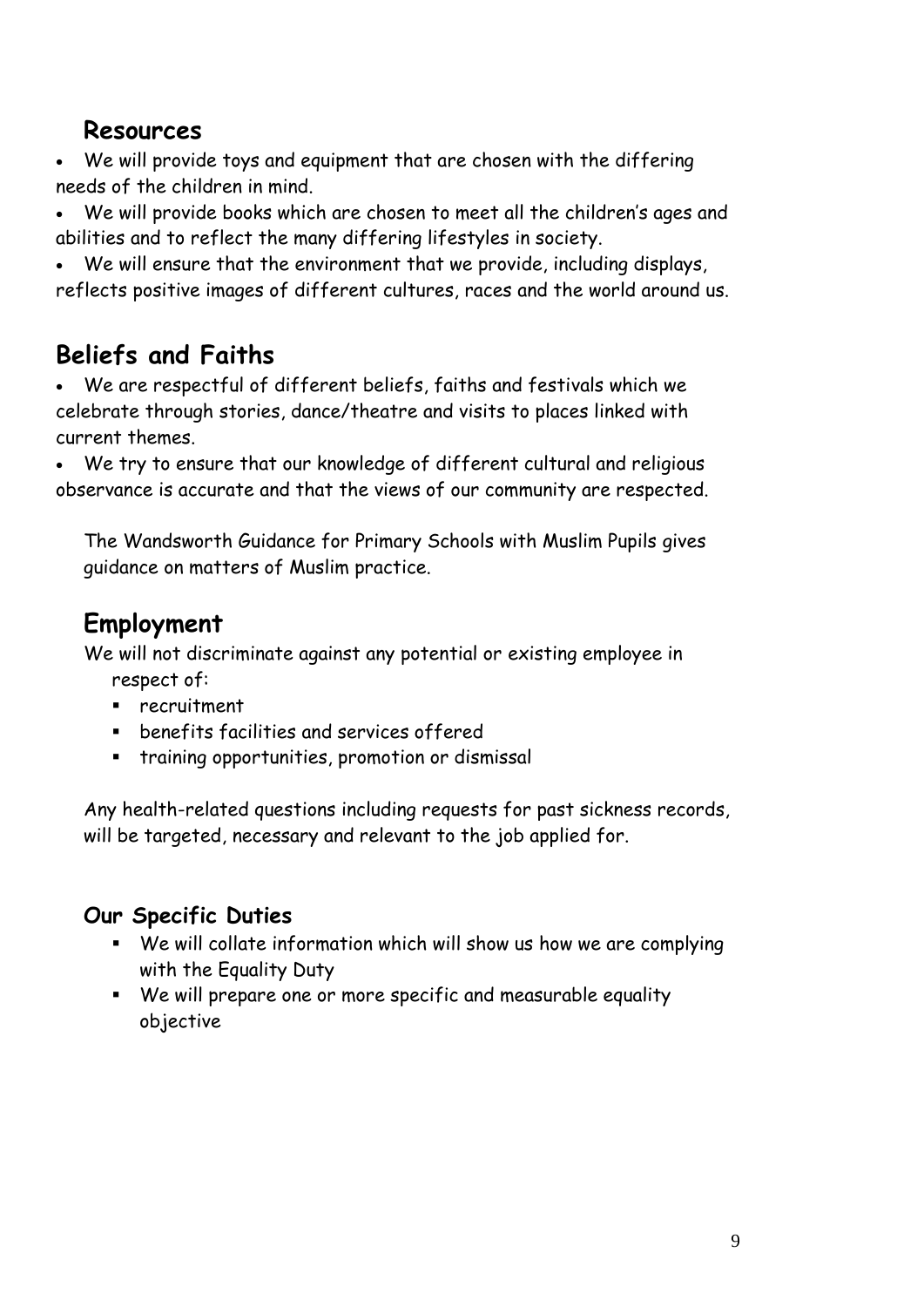#### **Gender Action**

Gender Action is an award programme which promotes and supports a whole-school approach to challenging stereotypes. We have begun the process and are a 'Gender Action Supporter'.

Why tackling gender stereotypes matters?

Children learn from the world around them. Gender stereotypes perpetuate inequality and reinforce difference between men and women, rather than individuals being people first and equals.

This can affect many aspects of life such as jobs, income, self-esteem and self-belief. Gender stereotypes encourage ideas of what it means to be a boy or a girl; man or woman, which limit men and women alike.

What we will be doing?

As a staff we will be working together to review and develop 'non-gendered practice'.

For example:

Thinking about how we speak to children and using inclusive language

Talking about gender roles and providing a variety of role models for all children

Using 'unisex' toys, games and activities

Using pictures and stories which depict men and women in a variety of traditional and non-traditional roles

Encouraging all children to use all toys and areas of the nursery

Having books and other resources which are 'non-sexist' and which challenge some of the unwritten rules

Using 'persona dolls' to discuss prejudices we observe that children hold

Sharing stories that depict different family units including Grandparents, extended family members and same-sex relationships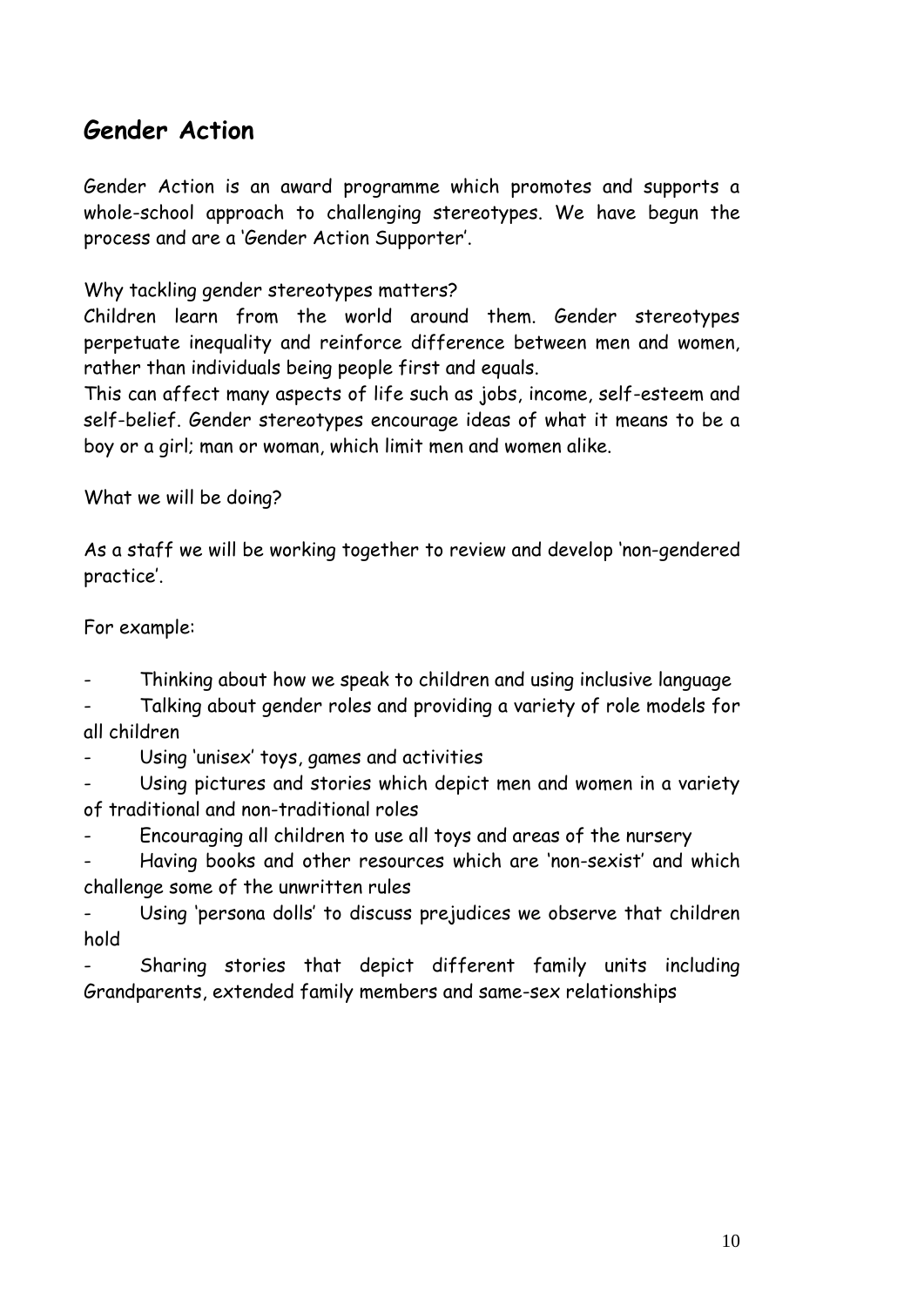#### **Monitoring**

Our Equality policy is reviewed every four years.

## **Criteria for Monitoring**

- Have there been any complaints of discrimination since the policy was last reviewed?
- Does our School lobby area and Children's Centre reception, reflect our Equality Policy in that:
	- The areas are pleasant and welcoming?
	- The displays include a range of languages including those spoken by the families who come here?
	- The displays reflect a variety of ethnic origins, ages, males, females and people with disabilities in non-stereotypical roles?
	- Information about resources and services is available?
	- Staff welcome children and their families on arrival and wish them well when they leave?
- Are our resources suitable in that they reflect our policy:
	- Books Small world equipment Puzzles/games Display material Food
- Is the building user-friendly for people with physical disability? Have we been able to make "reasonable adjustments" when necessary?
- Is the Accessibility Plan up to date?
- Do we have information about progress of groups who could experience discrimination?
- Have we had contact with the local community that could support us in implementing our policy?
- Do we have feedback from members of the School and wider communities about the effectiveness of our Policy?
- **Does the SEN Policy operate effectively?**
- Have the visits taking place supported this Policy?
- Do any members of staff feel that they have been treated in a discriminatory way?
- Are there any records of discriminatory behaviour (by staff or children) that have required intervention